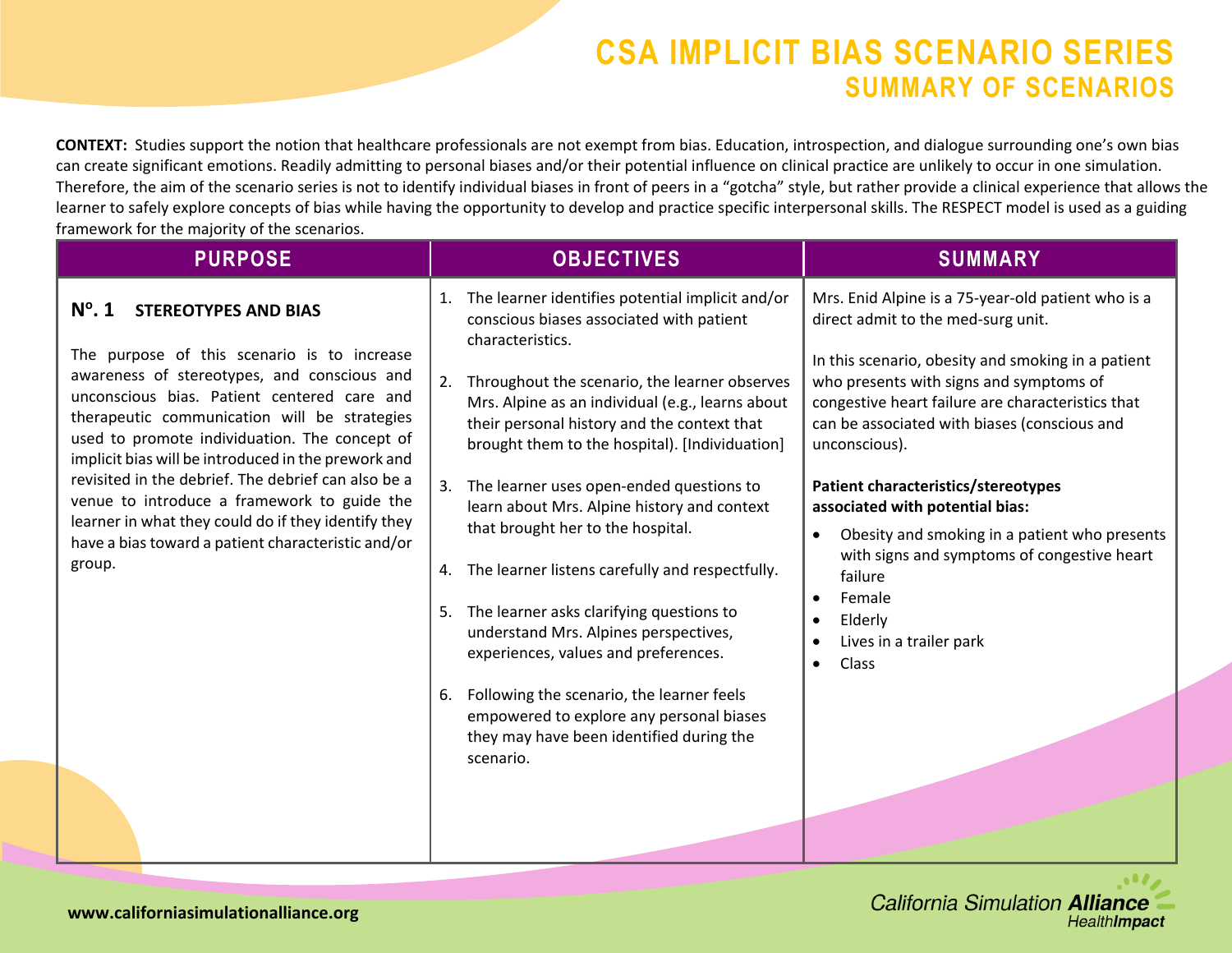| <b>PURPOSE</b>                                                                                                                                                                                                                                                                                                                                                                                                                                                                                                                                                                                                               | <b>OBJECTIVES</b>                                                                                                                                                                                                                                                                                                                                                                                                                                                                                                                                                                                                                                                                                | <b>SUMMARY</b>                                                                                                                                                                                                                                                                                                                                                                                                                                                                                                                                      |
|------------------------------------------------------------------------------------------------------------------------------------------------------------------------------------------------------------------------------------------------------------------------------------------------------------------------------------------------------------------------------------------------------------------------------------------------------------------------------------------------------------------------------------------------------------------------------------------------------------------------------|--------------------------------------------------------------------------------------------------------------------------------------------------------------------------------------------------------------------------------------------------------------------------------------------------------------------------------------------------------------------------------------------------------------------------------------------------------------------------------------------------------------------------------------------------------------------------------------------------------------------------------------------------------------------------------------------------|-----------------------------------------------------------------------------------------------------------------------------------------------------------------------------------------------------------------------------------------------------------------------------------------------------------------------------------------------------------------------------------------------------------------------------------------------------------------------------------------------------------------------------------------------------|
| $N^{\circ}$ . 2<br><b>IMPLICIT AND CONSCIOUS BIAS</b><br>The purpose of this scenario is to introduce the<br>relationship between bias<br>(implicit and<br>conscious) and health disparities.<br>Patient-<br>centered care that is respectful and responsive<br>to an individual's background and needs,<br>therapeutic communication and self-reflection<br>will be strategies used in the scenario to<br>promote individuation. The debrief can be a<br>venue to introduce a framework to guide the<br>learner in what they could do if they identify they<br>have a bias toward a patient characteristic<br>and/or group. | 1. The learner identifies potential implicit and/or<br>conscious biases associated with patient<br>characteristics.<br>2. The learner engages with the patient in<br>establishing a caring relationship.<br>3. The learner communicates effectively with the<br>patient.<br>4. The learner performs a clinically relevant,<br>holistic health assessment.<br>5. The learner recognizes the patient as the<br>source of control and full partner. The learner<br>provides care based on respect for the<br>patient's preferences, values, and needs.<br>6. Following the scenario, the learner feels<br>empowered to explore any personal biases<br>they may have identified during the scenario. | Mr. James Davis is a 55-year-old man who has<br>early signs and symptoms of hypertension, and a<br>family history of hypertension, premature CVD,<br>(familial) hypercholesterolemia, and diabetes and<br>has just arrived on the floor to be admitted. In this<br>scenario race is a potential bias, and the debrief<br>will be a venue that can be used to share<br>evidence-based information regarding the concept<br>of health disparities.<br>Patient characteristics/stereotypes associated<br>with potential bias:<br>Race<br>Gender<br>Age |
|                                                                                                                                                                                                                                                                                                                                                                                                                                                                                                                                                                                                                              |                                                                                                                                                                                                                                                                                                                                                                                                                                                                                                                                                                                                                                                                                                  |                                                                                                                                                                                                                                                                                                                                                                                                                                                                                                                                                     |
|                                                                                                                                                                                                                                                                                                                                                                                                                                                                                                                                                                                                                              |                                                                                                                                                                                                                                                                                                                                                                                                                                                                                                                                                                                                                                                                                                  |                                                                                                                                                                                                                                                                                                                                                                                                                                                                                                                                                     |

 $\bullet$  .  $\bullet$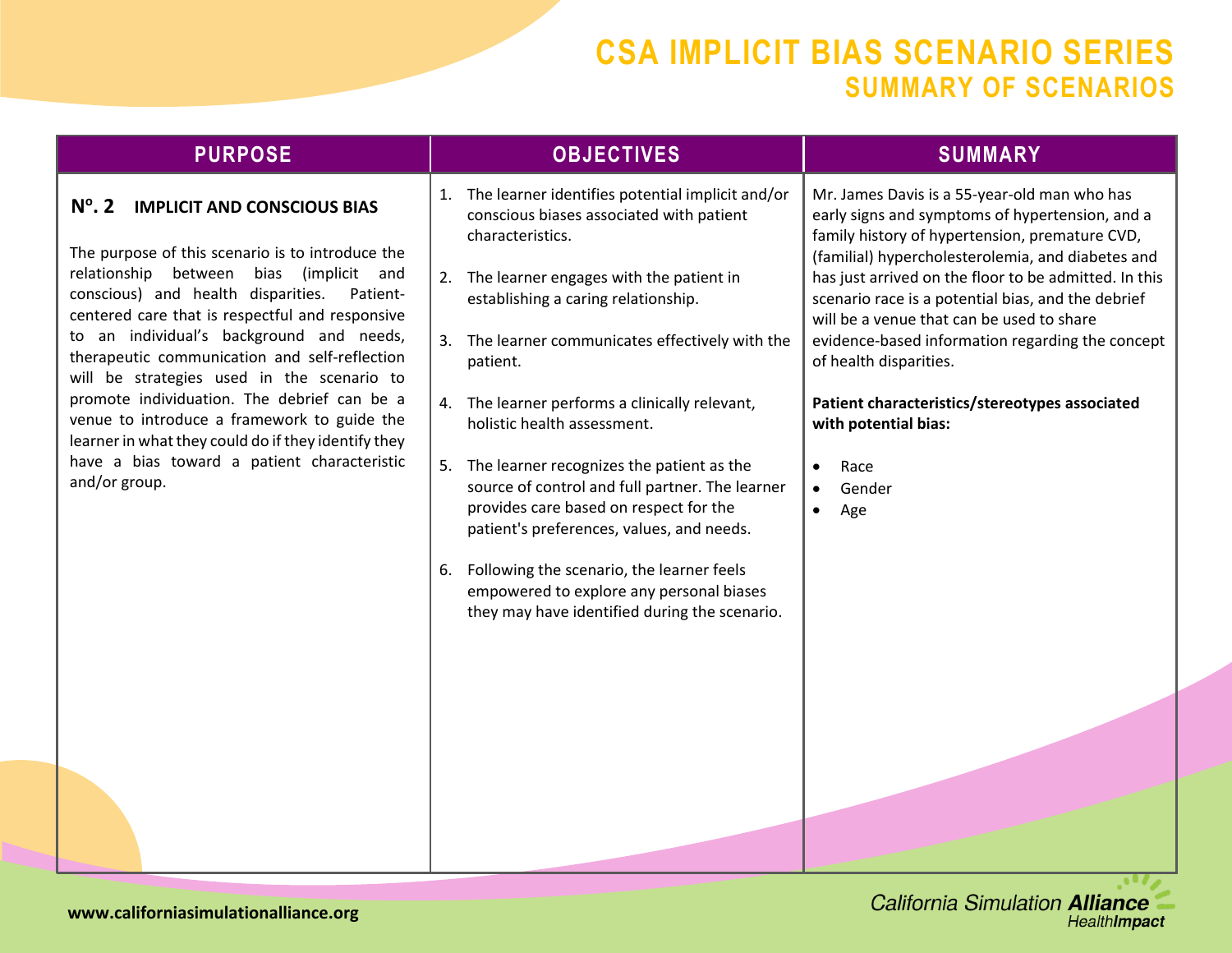| <b>PURPOSE</b>                                                                                                                                                                                                                                                                                                                                                                                                                                                                                                                                                                                                                                                                                                                          | <b>OBJECTIVES</b>                                                                                                                                                                                                                                                                                                                                                                                                                                                                                                                                  | <b>SUMMARY</b>                                                                                                                                                                                                                                                                                                                                                                                                                                                                                                                                                                             |
|-----------------------------------------------------------------------------------------------------------------------------------------------------------------------------------------------------------------------------------------------------------------------------------------------------------------------------------------------------------------------------------------------------------------------------------------------------------------------------------------------------------------------------------------------------------------------------------------------------------------------------------------------------------------------------------------------------------------------------------------|----------------------------------------------------------------------------------------------------------------------------------------------------------------------------------------------------------------------------------------------------------------------------------------------------------------------------------------------------------------------------------------------------------------------------------------------------------------------------------------------------------------------------------------------------|--------------------------------------------------------------------------------------------------------------------------------------------------------------------------------------------------------------------------------------------------------------------------------------------------------------------------------------------------------------------------------------------------------------------------------------------------------------------------------------------------------------------------------------------------------------------------------------------|
| $N^{\circ}$ . 3<br><b>EXAMINE STIGMA</b><br>The purpose of this scenario is to focus on the<br>stigma associated with substance use disorder<br>from a patient's perspective, and the provider's<br>perspective and the impact that this stigma has<br>on care. The learners will be required to use<br>open-ended questions, affirmation, reflection,<br>and summary techniques in a respectful and<br>empathetic manner to solicit information from<br>the patient. The debrief will explore the stigma of<br>substance use disorder. The debrief can also be a<br>venue to introduce a framework to guide the<br>learner in what they could do if they identify they<br>have a bias toward a patient characteristic and/or<br>group. | The learner identifies potential implicit and/or<br>1.<br>conscious biases associated with patient<br>characteristics.<br>The learner effectively communicates.<br>The learner establishes trust.<br>3.<br>The learner partners with the patient in a<br>respectful and compassionate manner.<br>5. The learner demonstrates reflective listening.<br>6. The learner demonstrates empathy.<br>Following the scenario, the learner feels<br>7.<br>empowered to explore any personal biases<br>they may have been identified during the<br>scenario. | Brief Summary of Case: Ms. Nelson is a 55-year-old<br>woman in the emergency department with a<br>primary complaint of pain in her right leg. She has<br>a known history of substance use disorder.<br>Scenario explores the impact of stigma relating to<br>substance use. The learners are required to use<br>open-ended questions, affirmation, reflection,<br>summary techniques in a respectful and<br>empathetic manner to solicit information from the<br>patient.<br>Patient characteristics/stereotypes associated<br>with potential bias:<br>Substance Use Disorder<br>$\bullet$ |

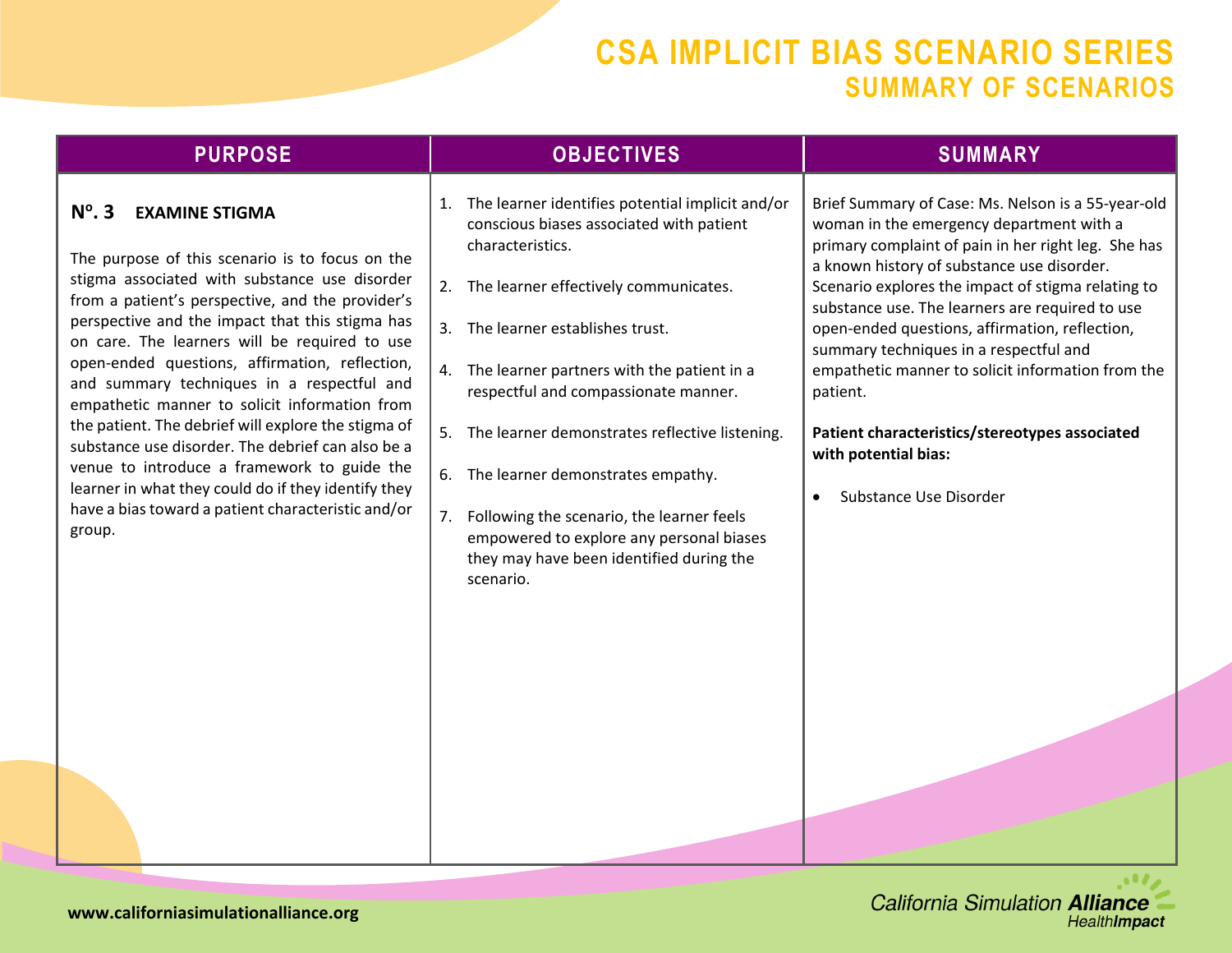|                                                                                                                                                                                                                                                                                                                                                                                                                                                                                                                                                                                                                                                                                                                                                                                                                                                                                                                                                                                                                                                                                                                                                                                                                                                                                                                                                       | <b>OBJECTIVES</b><br><b>SUMMARY</b>                                                                                                                                                                                                                                                                                                                                 | <b>PURPOSE</b> |
|-------------------------------------------------------------------------------------------------------------------------------------------------------------------------------------------------------------------------------------------------------------------------------------------------------------------------------------------------------------------------------------------------------------------------------------------------------------------------------------------------------------------------------------------------------------------------------------------------------------------------------------------------------------------------------------------------------------------------------------------------------------------------------------------------------------------------------------------------------------------------------------------------------------------------------------------------------------------------------------------------------------------------------------------------------------------------------------------------------------------------------------------------------------------------------------------------------------------------------------------------------------------------------------------------------------------------------------------------------|---------------------------------------------------------------------------------------------------------------------------------------------------------------------------------------------------------------------------------------------------------------------------------------------------------------------------------------------------------------------|----------------|
| 1. The learner identifies potential implicit and/or<br>$N^\circ$ . 4<br><b>PEDIATRIC STEREOTYPES</b><br>conscious biases associated with patient<br>characteristics.<br>The purpose of this case is to increase awareness<br>last 6 months.<br>of stereotypes as well as conscious and<br>2. Interact with mom and Marco as an individual<br>unconscious bias. Patient centered care and<br>(learns about their living situation and the<br>therapeutic communication will be strategies<br>chronic) nature of his diagnosis).<br>scenario, obesity in a 5-year-old with asthma<br>used to promote individuation and defuse weight<br>stigmata. This is a pediatric scenario.<br>Uses open ended questions to learn about<br>associated with bias.<br>3.<br>their history as a family and how he feels<br>about being repeatedly admitted to the<br>hospital.<br>with potential bias:<br>4. Pursues options to obtain a Mixteco<br>Interpreter and not use only a Spanish based<br>symptoms of asthma<br>interpreter.<br>Parent is a farm laborer<br>$\bullet$<br>Weight stigma<br>5. Asks questions to help understand his life,<br>Race<br>$\bullet$<br>experiences.<br>Language<br>Low Income<br>6. Following the scenario, the learner feels<br>empowered to explore any personal biases<br>they may have been identified during the<br>scenario. | Marco is a 5 y/o male admitted to the hospital for<br>an asthma exacerbation and increased work of<br>breathing. This is his 4th hospital admission in the<br>He is morbidly obese and weighs 85kg. In this<br>whose father is a farm laborer are characteristics<br>Patient characteristics/stereotypes associated<br>Obesity in child who presents with signs and |                |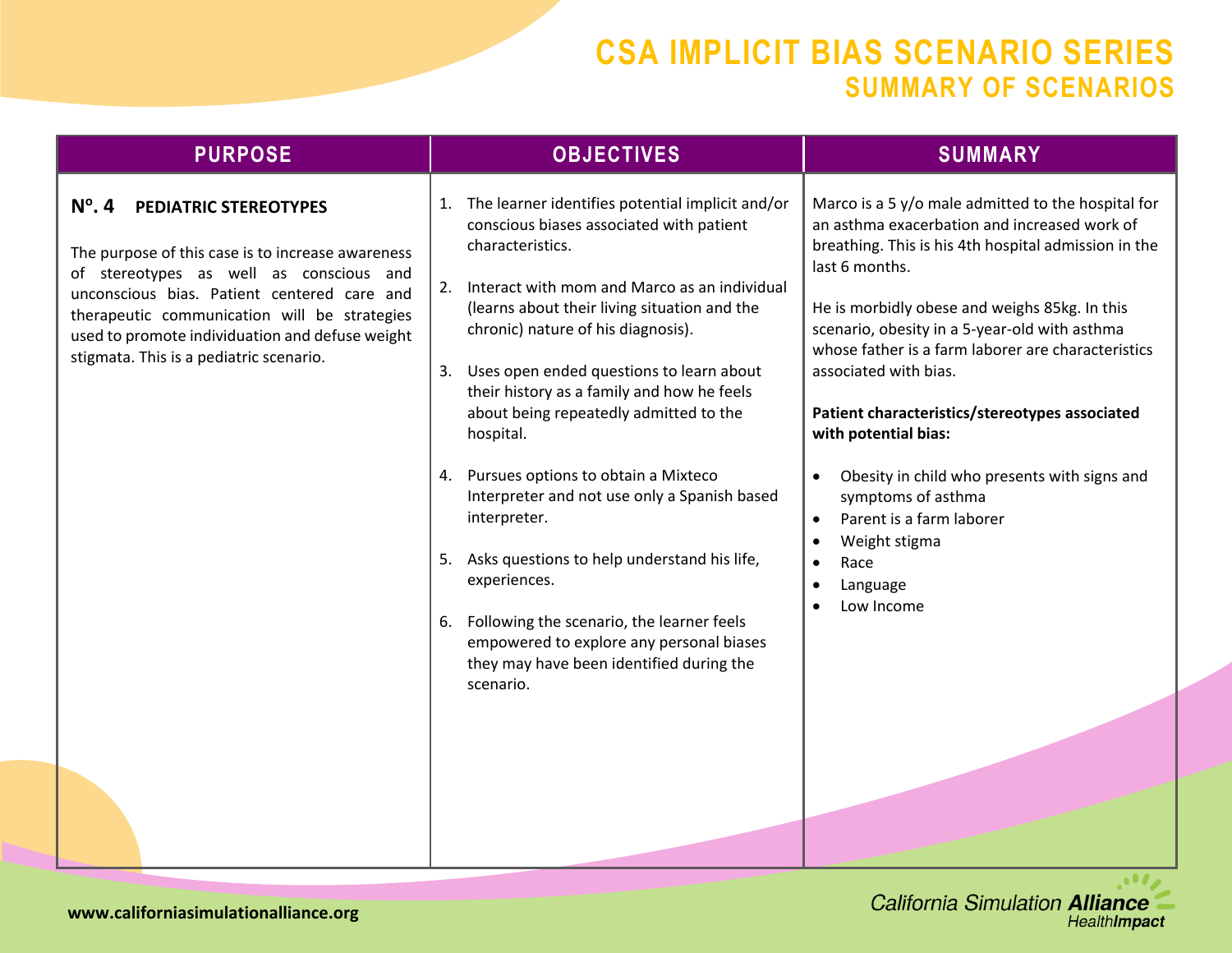| <b>PURPOSE</b>                                                                                                                                                                                                                                                                                                                                                                                                                                                                                                           | <b>OBJECTIVES</b>                                                                                                                                                                                                                                                                                                                                                                                                                                   | <b>SUMMARY</b>                                                                                                                                                                                                                                                                                                                                                                                                                                                                                                                                                                                                        |
|--------------------------------------------------------------------------------------------------------------------------------------------------------------------------------------------------------------------------------------------------------------------------------------------------------------------------------------------------------------------------------------------------------------------------------------------------------------------------------------------------------------------------|-----------------------------------------------------------------------------------------------------------------------------------------------------------------------------------------------------------------------------------------------------------------------------------------------------------------------------------------------------------------------------------------------------------------------------------------------------|-----------------------------------------------------------------------------------------------------------------------------------------------------------------------------------------------------------------------------------------------------------------------------------------------------------------------------------------------------------------------------------------------------------------------------------------------------------------------------------------------------------------------------------------------------------------------------------------------------------------------|
| $N^{\circ}$ . 5<br><b>STEREOTYPE AWARENESS USING</b><br>THE RESPECT MODEL<br>The purpose of this scenario is to increase<br>awareness of stereotypes, and conscious and<br>unconscious bias. Utilizing the RESPECT model will<br>give the learner the opportunity to develop the<br>practical skills needed to actively build trust. The<br>RESPECT model is an action-oriented set of<br>communication and relational behaviors designed<br>to build trust across differences of race/ethnicity,<br>culture, and power. | 1. The learner identifies potential implicit and/or<br>conscious biases associated with patient<br>characteristics.<br>2. Establishes trust.<br>3. Partners with the patient in a respectful and<br>compassionate manner.<br>4. Demonstrates reflective listening.<br>5. Demonstrates empathy.<br>6. Following the scenario, the learner feels<br>empowered to explore any personal biases<br>they may have been identified during the<br>scenario. | Kara Jones is a 17-year-old gravida 3 para 1 African<br>American female with regular prenatal visits. She<br>was found to be hypertensive on her prenatal visit<br>at 39 weeks and was admitted to the OB unit for<br>further evaluation and monitoring. She has a<br>history of positive Group B Strep, DM type 2 and<br>has gained 42lbs. She also had hypertension with<br>first pregnancy.<br>Patient characteristics/stereotypes associated<br>with potential bias:<br>African American Adolescent Pregnancy with<br>$\bullet$<br><b>HTN</b><br>Race<br>$\bullet$<br>Age<br>$\bullet$<br>Low income<br>$\bullet$ |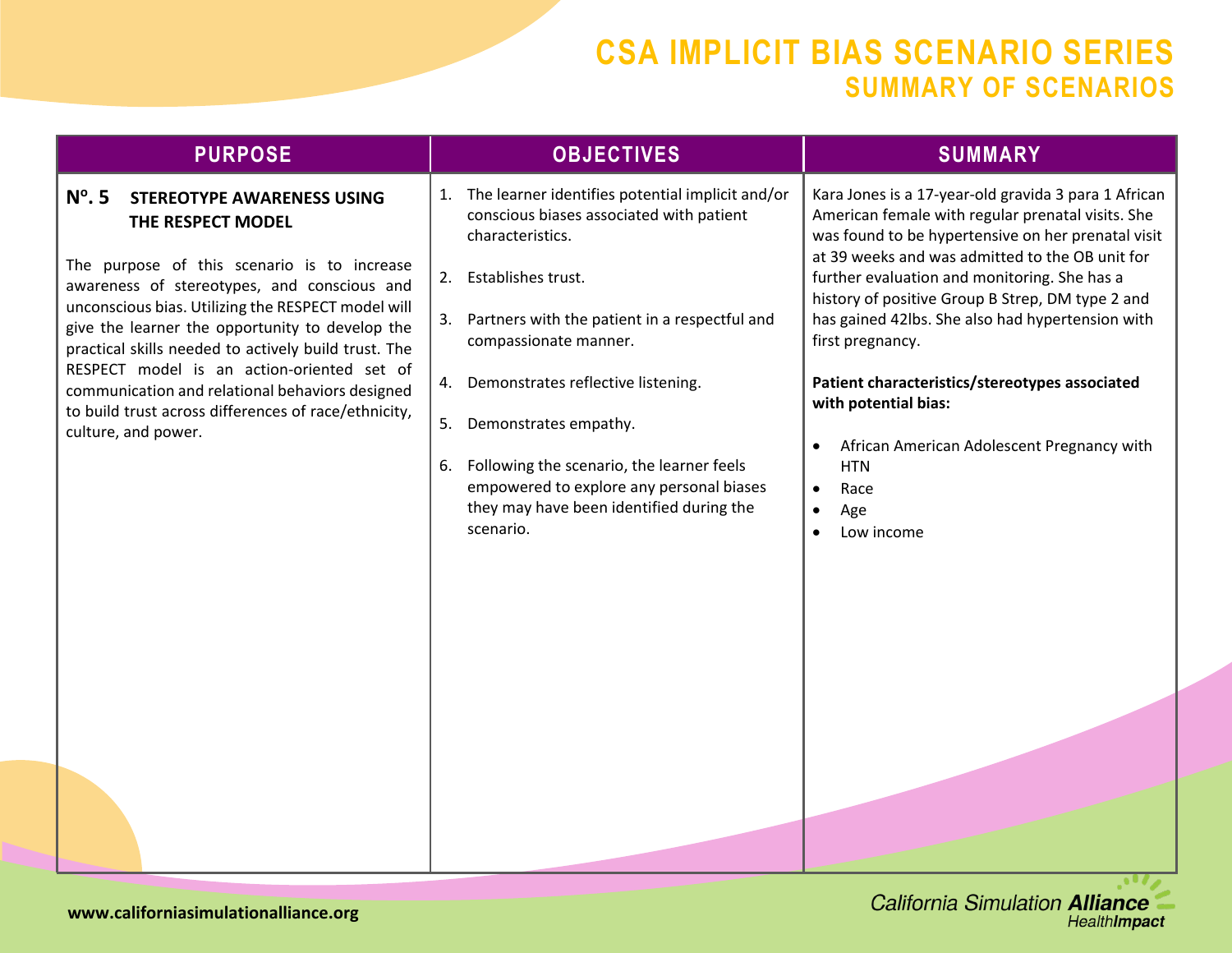| 1. The learner identifies potential implicit and/or<br>Mr. Dakota Begay, a 45-year-old Native American,<br>$N^{\circ}$ . 6<br><b>STEREOTYPE AND BIAS AWARENESS</b><br>conscious biases associated with patient<br>admitted to XXX Medical Center for acute<br>characteristics.<br>pancreatitis. Patient and family member are<br>The purpose of this scenario is to increase<br>receiving discharge instructions.<br>awareness of stereotypes, and conscious and<br>Establishes trust.<br>2.<br>unconscious bias. Patient centered care and<br>In this scenario, discharge patient education can<br>therapeutic communication will be strategies<br>3. Partners with the patient in a respectful and<br>trigger past implicit bias experiences.<br>used to promote individuation. The concept of<br>compassionate manner.<br>implicit bias will be introduced in the prework and<br>Patient characteristics/stereotypes associated<br>revisited in the debrief. The debrief can also be a<br>4. Demonstrates reflective listening.<br>with potential bias:<br>venue to introduce a framework to guide the<br>learner in what they could do if they identify they<br>5. Demonstrates empathy.<br>Discharge instructions for pancreatitis that<br>$\bullet$<br>have a bias toward a patient characteristic and/or<br>may trigger conscious or unconscious bias<br>group.<br>Following the scenario, the learner feels<br>towards Native Americans: no alcohol<br>6.<br>empowered to explore any personal biases<br>(alcoholism and violence) low fat diet (obesity)<br>they may have been identified during the<br>and no smoking ( $\uparrow$ cancer risks)<br>scenario. | <b>PURPOSE</b> | <b>OBJECTIVES</b> | <b>SUMMARY</b> |
|-------------------------------------------------------------------------------------------------------------------------------------------------------------------------------------------------------------------------------------------------------------------------------------------------------------------------------------------------------------------------------------------------------------------------------------------------------------------------------------------------------------------------------------------------------------------------------------------------------------------------------------------------------------------------------------------------------------------------------------------------------------------------------------------------------------------------------------------------------------------------------------------------------------------------------------------------------------------------------------------------------------------------------------------------------------------------------------------------------------------------------------------------------------------------------------------------------------------------------------------------------------------------------------------------------------------------------------------------------------------------------------------------------------------------------------------------------------------------------------------------------------------------------------------------------------------------------------------------------------------------------------------------------------------------|----------------|-------------------|----------------|
|                                                                                                                                                                                                                                                                                                                                                                                                                                                                                                                                                                                                                                                                                                                                                                                                                                                                                                                                                                                                                                                                                                                                                                                                                                                                                                                                                                                                                                                                                                                                                                                                                                                                         |                |                   |                |

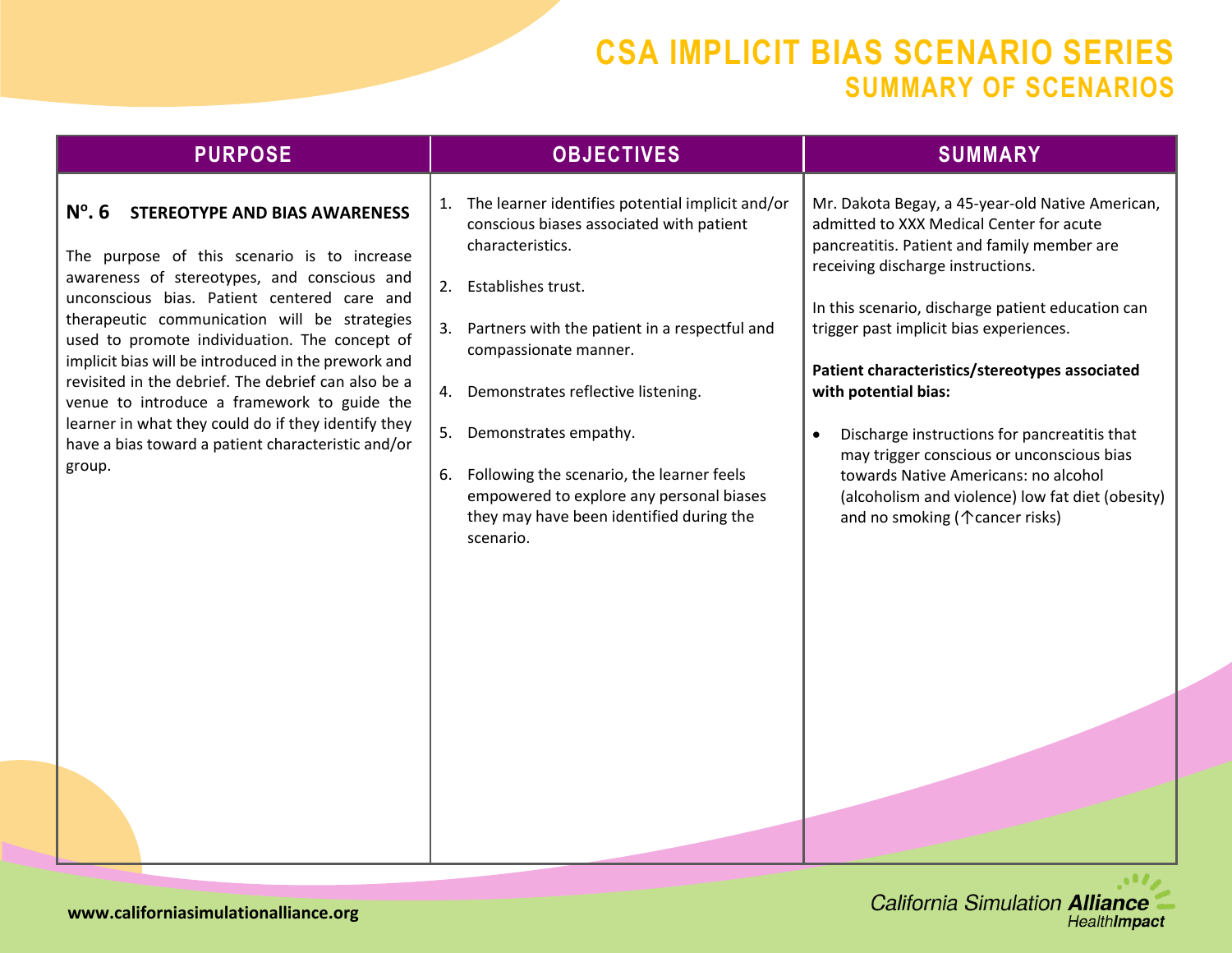| <b>PURPOSE</b>                                                                                                                                                                                                                                                                                                       | <b>OBJECTIVES</b>                                                                                                                                                                                                                                                                                                                                                                                                                                                                                                                                                             | <b>SUMMARY</b>                                                                                                                                                                                                                                                                                                                                                                                                                                                                                                                                                                                                                                                                                                                        |
|----------------------------------------------------------------------------------------------------------------------------------------------------------------------------------------------------------------------------------------------------------------------------------------------------------------------|-------------------------------------------------------------------------------------------------------------------------------------------------------------------------------------------------------------------------------------------------------------------------------------------------------------------------------------------------------------------------------------------------------------------------------------------------------------------------------------------------------------------------------------------------------------------------------|---------------------------------------------------------------------------------------------------------------------------------------------------------------------------------------------------------------------------------------------------------------------------------------------------------------------------------------------------------------------------------------------------------------------------------------------------------------------------------------------------------------------------------------------------------------------------------------------------------------------------------------------------------------------------------------------------------------------------------------|
| $N^{\circ}$ . 7<br><b>TRANSGENDER AWARENESS</b><br>The purpose of this scenario is to provide the<br>opportunity for the learner to provide nursing<br>care that is sensitive, informed, affirming, and<br>empowering to a transgender patient during an<br>emotionally distressing diagnosis and treatment<br>plan. | 1. The learner identifies potential implicit and/or<br>conscious biases associated with patient<br>characteristics.<br>2. Demonstrates respect for a transgender or<br>gender-nonconforming patient.<br>Demonstrates ability to enable patient agency<br>3.<br>in self-identification.<br>4. Demonstrates adapting language to patient's<br>description.<br>5. Provides care and/or referral that affirms<br>patient's gender identities and reduces<br>distress of gender dysphoria if present.<br>6. Partners with the patient in a respectful and<br>compassionate manner. | A 30-year-old transgender man, Mr. Douglas<br>Fader, presents in the emergency room with<br>abdominal cramps and vaginal bleeding. He has a<br>past medical history of testosterone hormone<br>replacement therapy, which was ceased in order<br>to pursue pregnancy. He is 8 weeks pregnant.<br>On admission, he is in distress due to pain and<br>concern over status of the pregnancy.<br>A miscarriage is diagnosed during the scenario.<br>The learner is required to provide care using the<br>principles of patient centered care and therapeutic<br>communication to guide the delivery of culturally<br>informed care.<br>Patient characteristics/stereotypes associated<br>with potential bias:<br>Transgender<br>$\bullet$ |
|                                                                                                                                                                                                                                                                                                                      | Following the scenario, the learner feels<br>7.<br>empowered to explore any personal biases<br>they may have been identified during the<br>scenario.                                                                                                                                                                                                                                                                                                                                                                                                                          |                                                                                                                                                                                                                                                                                                                                                                                                                                                                                                                                                                                                                                                                                                                                       |